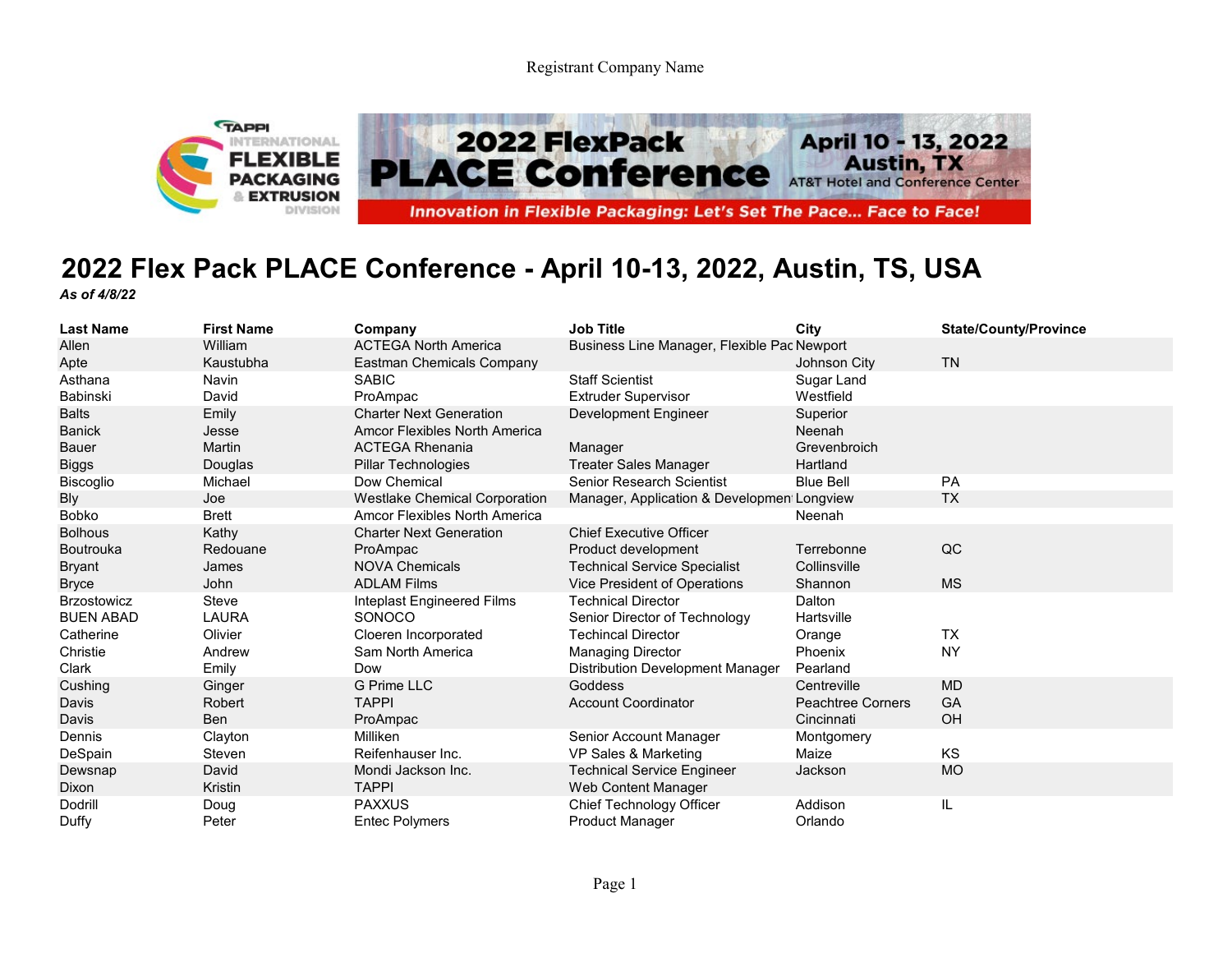## Registrant Company Name

| Dunne         | Ryan         | <b>Entec Polymers</b>                                              | Sales Representative                       | Orlando                  |           |
|---------------|--------------|--------------------------------------------------------------------|--------------------------------------------|--------------------------|-----------|
| Duprez        | Natalie      | Georgia Tech                                                       | <b>Student</b>                             | Atlanta                  | GA        |
| Durling       | Warren       | <b>Clorox Services Company</b>                                     | <b>Associate Research Fellow</b>           | Lockport                 | IL.       |
| Edinger       | Adam         | ProAmpac                                                           | Engineer, Product Development              | Cincinnati               |           |
| Effler        | Lawrence     | The Dow Chemical Co.                                               | <b>Development Scientist</b>               | Freeport                 | <b>TX</b> |
| Elich         | Paul         | Chevron Phillips Chemical Compar Film & Coating Tech Service       |                                            | <b>Bartlesville</b>      | <b>TX</b> |
| <b>Elsler</b> | Bernd        | <b>ACTEGA Rhenania</b>                                             | <b>Global Market Manager</b>               | Grevenbroich             |           |
| Epstein       | Jaclyn       | Mica Corporation                                                   | Sales & Marketing Strategy Manager Shelton |                          | <b>CT</b> |
| Falla         | Daniel       | shell polymers                                                     | <b>Senior Technical Service</b>            | <b>Beaver Falls</b>      | ON        |
| Fayne         | Todd         | PepsiCo                                                            | <b>Associate Director</b>                  | Plano                    | <b>TX</b> |
| Felton        | Dan          | <b>AMERIPEN</b>                                                    | <b>Executive Director</b>                  |                          |           |
| Feng          | Jesse        | Amcor                                                              |                                            |                          |           |
| Figueroa      | Tony         | ProAmpac                                                           | <b>Extruder Supervisor</b>                 | Westfield                |           |
| Foster        | Jeff         | <b>Techmer PM</b>                                                  | <b>Technical Service</b>                   | Clinton                  | <b>TN</b> |
| Frelka        | Nathan       | <b>Charter Next Generation</b>                                     | Development Engineer                       | Milton                   |           |
| Frey          | Kelly        | Chevron Phillips Chemical Compar Tech. Service - Extrusion Coating |                                            | <b>Bartlesville</b>      | OK        |
| Garcia        | Alex         | <b>SABIC</b>                                                       | Market Development Manager                 | Houston                  |           |
| Glynn         | Justin       | LyondellBasell                                                     |                                            | Cincinnati               | OH        |
| Gokhale       | Ankush       | <b>SABIC</b>                                                       | <b>Lead Scientist</b>                      | Houston                  | <b>TX</b> |
| Grogan        | Jan          | <b>Nexeo Plastics</b>                                              | End Market Manager, Packaging              | Fayetteville             | GA        |
| Gurchinoff    | Melissa      | <b>Entec Polymers</b>                                              | <b>Business Development Manager</b>        | Orlando                  |           |
| Hammond       | D Robert     | Mica Corporation                                                   | <b>Technical Sales Director</b>            | Shelton                  | <b>CT</b> |
| Härkönen      | Mika         | VTT Technical Research Centre of Professor of Practice             |                                            | Espoo                    |           |
| <b>Hicks</b>  | Stephanie    | <b>Trex Company</b>                                                | <b>Materials Sourcing Manager</b>          | Winchester               |           |
| Hindy         | Ed           | <b>Entec Polymers</b>                                              | <b>Business Development Manager</b>        | Orlando                  |           |
| Hoenia        | Wendy        | Peak Nano                                                          | Chief Marketing & Sales Officer            | <b>Valley View</b>       |           |
| Hootkin       | Aaron        | <b>Enercon Industries</b>                                          | Regional Sales Manager                     | <b>Menomonee Falls</b>   | WI        |
| Hopkins       | Timothy      | <b>UBE Nylon</b>                                                   | Sales                                      | Grosse Pointe            |           |
| Hoy           | Seth         | <b>Kraft Heinz</b>                                                 | Packaging Engineer                         | Chicago, IL              |           |
| Hung          | Shenhsiu     | Inteplast Group                                                    | <b>Technical Engineer</b>                  | Lolita                   |           |
| Hunnicutt     | <b>Brady</b> | <b>Westlake Chemical</b>                                           | Engineer, Tech Service and Dev             | Longview                 | <b>TX</b> |
| Hunnicutt     | <b>Brice</b> | <b>Westlake Corporation</b>                                        | Sales Manager                              | Houston                  | <b>TX</b> |
| Iuliano       | Sam          | Nordson Extrusion Dies Industries Chief Technologist               |                                            | Chippewa Falls           | WI        |
| Kanarski      | Rich         | Davis Standard LLC                                                 | MGR - Technical Product Manageme Pawcatuck |                          | <b>CT</b> |
| Karney        | Graeme       | <b>VOID Technologies</b>                                           | Chief Operating Officer (COO)              | Neenah                   |           |
| Kent          | Anna         | University of Wisconsin - Stout                                    | Student                                    | Menomonie                | WI        |
| Kim           | Samuel       | <b>SAM NA</b>                                                      | Mechanical Design Engineer                 | Phoenix                  |           |
| King          | Stephanie    | Amcor Flexibles North America                                      |                                            | Neenah                   |           |
| King          | Hayley       | <b>TAPPI</b>                                                       | <b>Event Coordinator</b>                   | <b>Peachtree Corners</b> | GA        |
| Kramer        | <b>Brad</b>  | <b>SABIC</b>                                                       | Sr. Engineer, MDTS (Market Develor Houston |                          | <b>TX</b> |
| Kullberg      | Marc         | Mica Corporation                                                   | <b>Technical Sales Representative</b>      | Shelton                  | CT        |
| Landry        | Darrell      | <b>Mica Corporation</b>                                            | <b>Technical Sales Representative</b>      | Lumberton                | <b>TX</b> |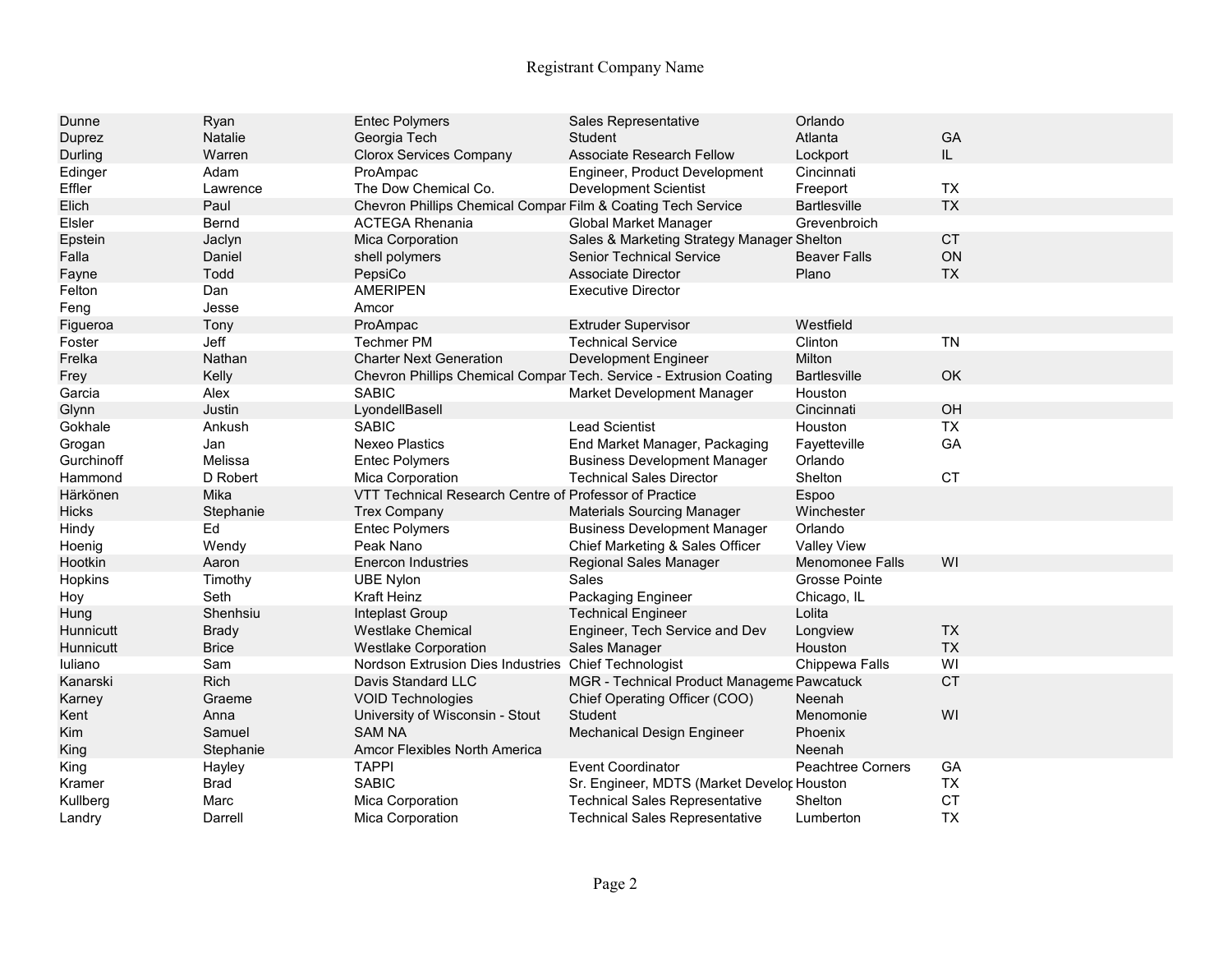## Registrant Company Name

| Lawrence<br>Ledbetter<br>Lee | Cody<br>Kristi<br>Tom | <b>Entec Polymers</b><br><b>TAPPI</b><br><b>TC Transcontinental</b> | <b>Product Manager</b><br><b>Converting Division Manager</b><br>Vice President | Clover<br><b>Peachtree Corners</b><br>Menasha | SC<br>GA  |
|------------------------------|-----------------------|---------------------------------------------------------------------|--------------------------------------------------------------------------------|-----------------------------------------------|-----------|
| Lima                         | Virgilio              | <b>Amcor Flexibles North America</b>                                |                                                                                | Neenah                                        |           |
| Lloyd                        | Alexis                | <b>TAPPI</b>                                                        | <b>Event Coordinator</b>                                                       | <b>Peachtree Corners</b>                      | GA        |
| LoBue                        | Janet                 | <b>TAPPI</b>                                                        | <b>Marketing Manager</b>                                                       | Atlanta                                       | GA        |
| Luettke                      | Sophia                | ProAmpac                                                            | Engineer, PD & Innovation                                                      | Cincinnati                                    |           |
| Lush                         |                       | Celplast Metallized Prod. Ltd.                                      | Sales Manager                                                                  | Toronto                                       | ON        |
|                              | Jim                   |                                                                     |                                                                                |                                               | MI        |
| Macnamara                    | James                 | Michigan State University                                           | Student                                                                        | Okemos                                        |           |
| <b>Madeline Smith</b>        | Lori                  | <b>TAPPI</b>                                                        | <b>Member Services Manager</b>                                                 | Eastlake                                      | OH        |
| <b>Marcellus</b>             | Simona                | <b>TAPPI</b>                                                        | Chief Marketing & DEI Officer                                                  | <b>Peachtree Corners</b>                      | GA        |
| Marks                        | Scott                 | Dow Chemical Packaging & Specia Senior Technical Consultant         |                                                                                | Wilmington                                    | DE        |
| <b>Martins</b>               | <b>Brent</b>          | <b>Amcor Flexibles North America</b>                                |                                                                                | Neenah                                        |           |
| Mazzola                      | <b>Nicolas</b>        | The Dow Chemical Company                                            | <b>Principal Scientist</b>                                                     | PEARLAND                                      |           |
| <b>McDowall</b>              | J ALAN                | Printpack                                                           | SR PRODUCT STEWARDSHIP ENCAtlanta                                              |                                               |           |
| McEneany                     | Ryan                  | <b>VOID Technologies</b>                                            | <b>Chief Engineer</b>                                                          | Neenah                                        |           |
| McIntosh                     | Jason                 | Hansen-Rice                                                         | Director, Industrial Programs                                                  | Nampa                                         |           |
| McSweeney                    | Gemma                 | <b>Eastman Chemical</b>                                             | Market Insight & Strategy                                                      | Kingsport                                     |           |
| Milojevic                    | Filip                 | Amcor Flexibles North America                                       | R&D Engineer                                                                   | Neenah                                        | WI        |
| Miranda                      | Nate                  | <b>TC Transcontinental</b>                                          | <b>Director</b>                                                                | Cary                                          |           |
| Montague                     | Larry                 | <b>TAPPI</b>                                                        | President & CEO                                                                | Peachtree Corners                             | GA        |
| Mulville                     | Ryan                  | ProAmpac                                                            | <b>Extruder Supervisor</b>                                                     | Westfield                                     |           |
| Mura                         | Harvey                | euro center                                                         | Student                                                                        | vancouver                                     |           |
| <b>Nobes</b>                 | Geoff                 | Evergreen Packaging                                                 | <b>Polymer Scientist</b>                                                       | Collierville                                  | <b>TN</b> |
| Nordvall                     | Allison               | ProAmpac                                                            | Engineer, Product Development                                                  | Cincinnati                                    |           |
| <b>Nunez</b>                 | Roberto               | Baerlocher                                                          | New Business Development                                                       | Cincinnati                                    |           |
| Piffer                       | Louis                 | Davis Standard LLC                                                  | Senior Sales Engineer                                                          | Fulton                                        | <b>NY</b> |
| Ponting                      | Michael               | Peak Nano Systems                                                   | <b>Chief Science Officer</b>                                                   | <b>Valley View</b>                            |           |
| Qazi                         | Nasir                 | Munzing                                                             | <b>Business Development Manager</b>                                            | Bloomfield                                    | <b>NJ</b> |
| Rittersbacher                | Andrew                | <b>TAPPI</b>                                                        | <b>Speaker Relations Coordinator</b>                                           | <b>Peachtree Corners</b>                      | GA        |
| Roberts                      | Lawton                | <b>TAPPI</b>                                                        | <b>CTO</b>                                                                     | <b>Peachtree Corners</b>                      | GA        |
| Robinson                     | Corey                 | ProAmpac                                                            | Production Manager - Extrusion & Sli Westfield                                 |                                               | <b>MA</b> |
| Robinson                     | Gary                  | <b>TIPA</b>                                                         | Director of Public Affairs                                                     | Atlanta                                       |           |
| Rominger                     | Nate                  | ProAmpac                                                            | Engineer, Product Development                                                  | Cincinnati                                    |           |
| Rosenberger                  | James                 | <b>Charter Next Generation</b>                                      | Sales Engineer                                                                 | Milton                                        |           |
| <b>ROSTRO</b>                | LIZBETH               | Dow Chemical                                                        | <b>Associate Research Scientist</b>                                            | <b>LAKE JACKSON</b>                           |           |
| Ruiz                         | Francisco             | <b>Braskem</b>                                                      | Specialist                                                                     | Sao Paulo                                     |           |
| Russell                      | <b>Brian</b>          | <b>GPI</b>                                                          | <b>Operations Manager</b>                                                      | Portland                                      | <b>OR</b> |
| Sabatke                      | Rachel                | ProAmpac                                                            | Engineer, Product Development                                                  | Cincinnati                                    |           |
| Saffar                       | Amir                  | ProAmpac                                                            | Research & Innovation Manager                                                  | Terrebonne                                    | QC        |
| Salva Saez                   | Sergi                 | <b>UBE Corporation Europe</b>                                       | R&D Unit Technical Service                                                     | El Grao De Castellon                          |           |
| Sarazin                      | Pierre                | PolyExpert Inc.                                                     | VP R&D and Sustainability                                                      | Laval                                         | QC        |
|                              |                       |                                                                     |                                                                                |                                               |           |